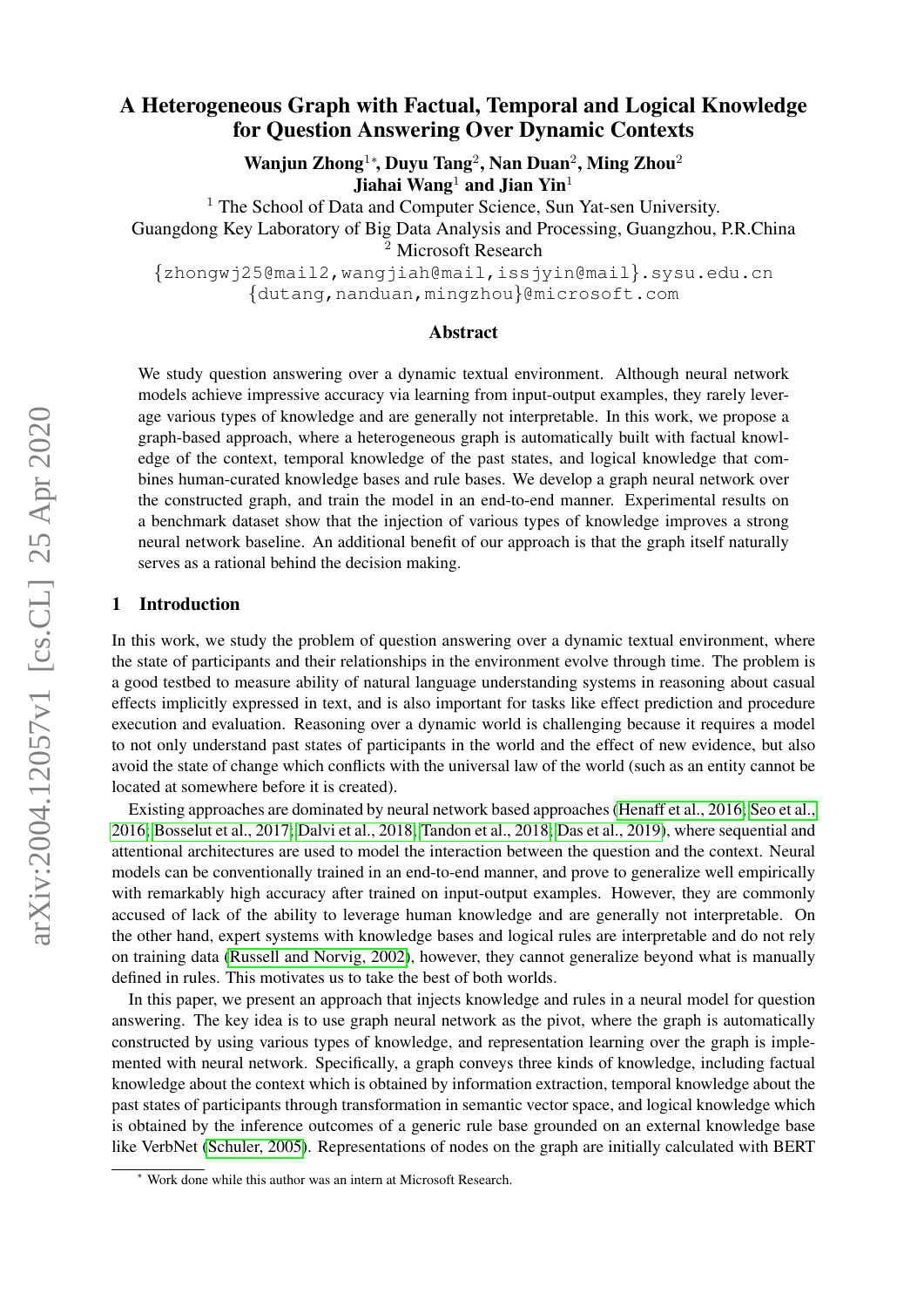[\(Devlin et al., 2018\)](#page-9-7), and message passing and aggregation are implemented with graph neural network [\(Scarselli et al., 2009\)](#page-9-8).

We conduct experiments on PROPARA [\(Dalvi et al., 2018\)](#page-9-3), a benchmark dataset for reasoning the state of entities in procedural text. We develop our system based on ProGlobal [\(Dalvi et al., 2018\)](#page-9-3), a strong neural network method which is open-sourced. We show that our approach, which leverages graph networks and various types of knowledge, achieves 61.0% F1 score, which improves ProGlobal by xxx. We make an ablation study and observe that the integration of the various types of knowledge brings significant improvements.

# <span id="page-1-2"></span>2 Task Formulation & Dataset

We study on the PROPARA [\(Dalvi et al., 2018\)](#page-9-3) dataset. The task is to infer the state of a specific participant given procedural text. An example is given in Figure [1.](#page-1-0) Each grid in the row describes the location and existence of a given participant before and after each time step ("-" means "no exist" and "?" means "unknown"). For instance, sunlight is located at greenhouse after time step 1 (first sentence).

|                                        |        | Participants:    |                          |                             |             |
|----------------------------------------|--------|------------------|--------------------------|-----------------------------|-------------|
| Paragraph (seq. of steps):             |        | sunlight         | heat                     |                             |             |
|                                        | state1 |                  | ٠                        |                             |             |
| Sunlight passes through the glass into |        |                  |                          | <b>Total Annotations</b>    | 81,345      |
| the greenhouse.                        |        |                  |                          | Total paragraph             | 488         |
|                                        | state2 | greenhouse       |                          |                             |             |
| The plants and floor absorb the        |        |                  |                          | Paragraph (Train/Dev/Test)  | (391/43/54) |
| sunlight.                              |        |                  |                          | Domains                     | 183         |
|                                        | state3 | plants and floor | $\overline{\phantom{a}}$ |                             |             |
| The absorbed sunlight is converted to  |        |                  |                          | Total sentences             | 3,300       |
| heat.                                  |        |                  |                          | Avg sentences per paragraph | 6.7         |
|                                        | state4 |                  | plants and floor         | Avg entities per paragraph  | 4.17        |
|                                        |        |                  |                          |                             |             |

<span id="page-1-0"></span> $\sum_{i=1}^{n}$  **pp**  $\bigcap_{i=1}^{n}$  **p**  $\bigcap_{i=1}^{n}$  **b**  $\bigcap_{i=1}^{n}$  **f**  $\bigcap_{i=1}^{n}$  **g**  $\bigcap_{i=1}^{n}$  **top** Figure 1: An example from PROPARA dataset.

<span id="page-1-1"></span>Table 1: Statistics of PROPARA dataset.

**state6 - greenhouse greenhouse top** *The hot air rises.* PROPARA [\(Dalvi et al., 2018\)](#page-9-3) is built based on natural procedural text. Crowd workers annotated the location of given participants at each time step (sentence) in the paragraph. Table [1](#page-1-1) summarizes the statistics of the PROPARA dataset. The evaluation metrics proposed by [Mishra et al. \(2018\)](#page-9-9) and [Tandon](#page-10-0) [et al. \(2018\)](#page-10-0) are equivalent to predict the state and location of participants via answering the following seven questions.

- Q1: *Which participants are the inputs of the overall process?*
- Q2: *Which participants are the outputs of the overall process?*
- Q3: *When and where does the conversion occur?*
- Q4: *When and where does the movement occur?*
- Q5: *Is the participant ever created (destroyed, moved) in the overall process?*
- Q6: *In which time step is the participant created (moved, destroyed)?*
- Q7: *Where is the participant created (destroyed at, moved from/to)?*

# 3 Related Work

Approaches in literature are dominated by neural models. Before PROPARA was constructed, representative neural models update the representation of state of participant with the action, and also model historical information of entities with recurrent attention. We describe the following representative works. EntNet [\(Henaff et al., 2016\)](#page-9-0) maintains and updates a representation of the state of the entity with a gating mechanism as the model reading text. QRN [\(Seo et al., 2016\)](#page-9-1) updates the representation of the question as the model reading a passage. NPN [\(Bosselut et al., 2017\)](#page-9-2) learns explicit action representations as functional operators.

Along with releasing PROPARA, [Dalvi et al. \(2018\)](#page-9-3) introduce two neural models, ProLocal and ProGlobal. ProLocal takes a sentence and a participant as the input, and predicts state change type and location spans. The model outputs are post-processed with persistence/inertia rules. Compared to Pro-Local, ProGlobal further encodes the entire paragraph and the location of each word, and predicates state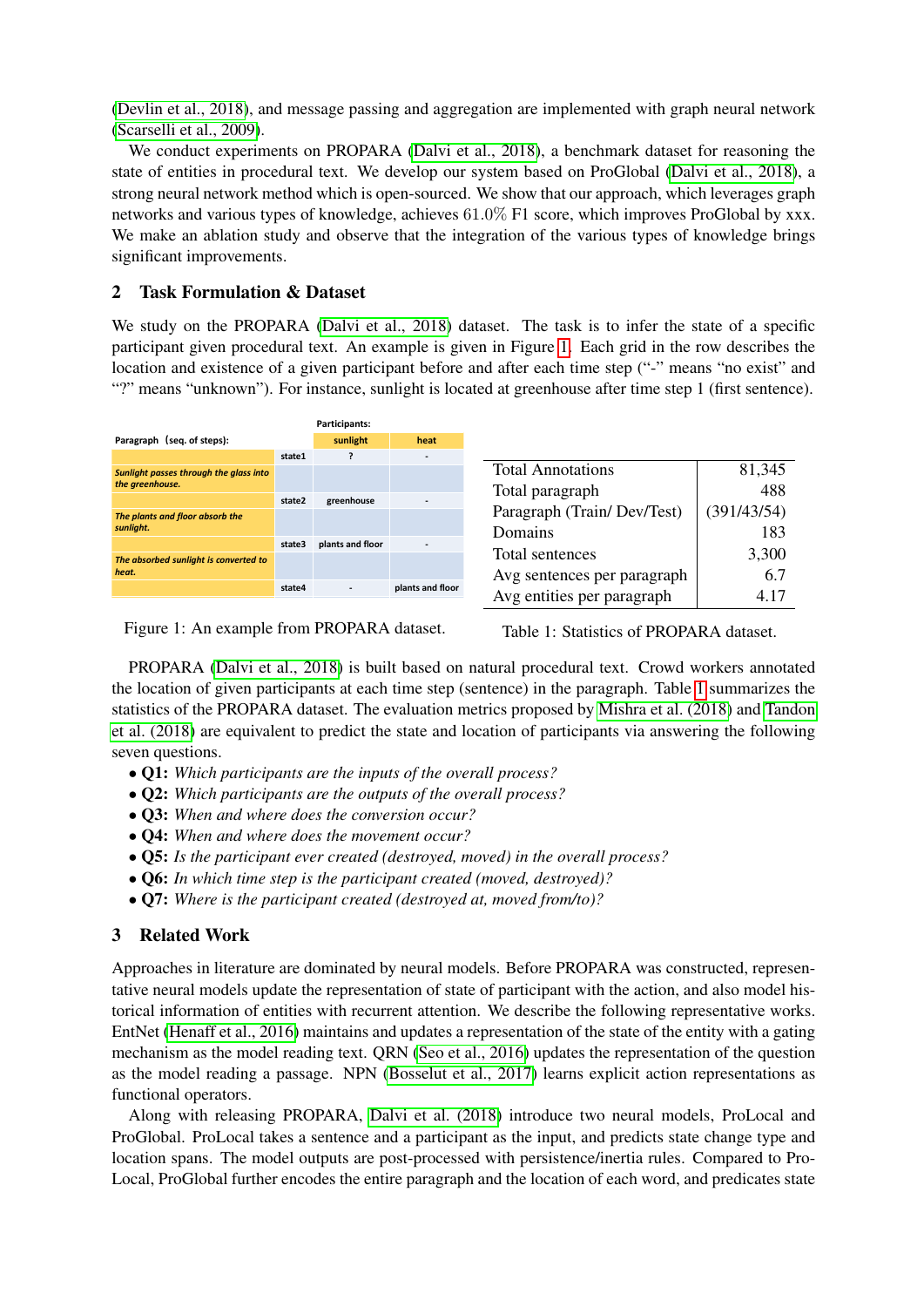("not exist", "unknown location", "known location"). [Tandon et al. \(2018\)](#page-10-0) develop ProStruct, which predicts state change (including "MOVE", "CREATE", "DESTROY", "NONE") and detects the locations of beginning and ending words with commonsense-based constraints. [Gupta and Durrett \(2019\)](#page-9-10) track the state of each participant and uses a neural CRF (Conditional Random Field) to model the global information of participant changes explicitly. KG-MRC [\(Das et al., 2019\)](#page-9-4) learns the state of each participant by querying a machine reading comprehension model and keeping track of entities over a knowledge graph. Our work differs from KG-MRC in that our graph has more abundant types of knowledge including explicit factual edges, temporal edges, and logical edges.

A representative logic-based model on PROPARA is ProComp [\(Clark et al., 2018\)](#page-9-11), which is largely neglected in the literature. ProComp processes paragraph with OpenIE and SRL, and derives rule bases from VerbNet with manual checking and correcting. It performs reasoning with four commonsense laws and three pragmatics of discourse. Our graph construction process is largely inspired by their great work.

# 4 Approach

Following the dominant workflow in the literature, we solve the task by predicting the state change and location span of a participant. The former consists of four types of state change (*CREATE*, *DESTROY*, *MOVE*, *NONE*), which indicate how the state of participants influenced by events happened on each time step (sentence). The latter indicates the location of participants before and after each time step.

At a high level, the design of our approach contains three main components: *graph construction*, *representation learning over the graph* and *prediction*, as given in Figure [2.](#page-2-0) Given a procedural paragraph and a participant as input, the graph construction component constructs a participant-specific graph. After constructing the graph, we represent each node with contextual word representations and calculate the representations of participants with a graph neural network. With learned representations of participants, we have two prediction models to predict the state and location of them at each time step.



<span id="page-2-0"></span>Figure 2: An overview of the pipeline of our approach. Example of graph constructed with given paragraph. The orange node indicate the specific participant. The orange line indicate *temporal edge* and blue line indicate *verb edge*. The grey line indicate *attribute edge*. Each participant is given as a prior. *Participant nodes* are related to several *entity nodes* extracted from procedural text at each time step and are related to *attribute nodes* deduced from symbolic system.

# 4.1 Graph Construction

The upper right part of Figure [2](#page-2-0) shows an example of a constructed graph for the participant "*sunlight*" given a procedural text on the left as context. The constructed graph not only relates the participants to other entities involved in events at each time step, but also persists the temporal consistency between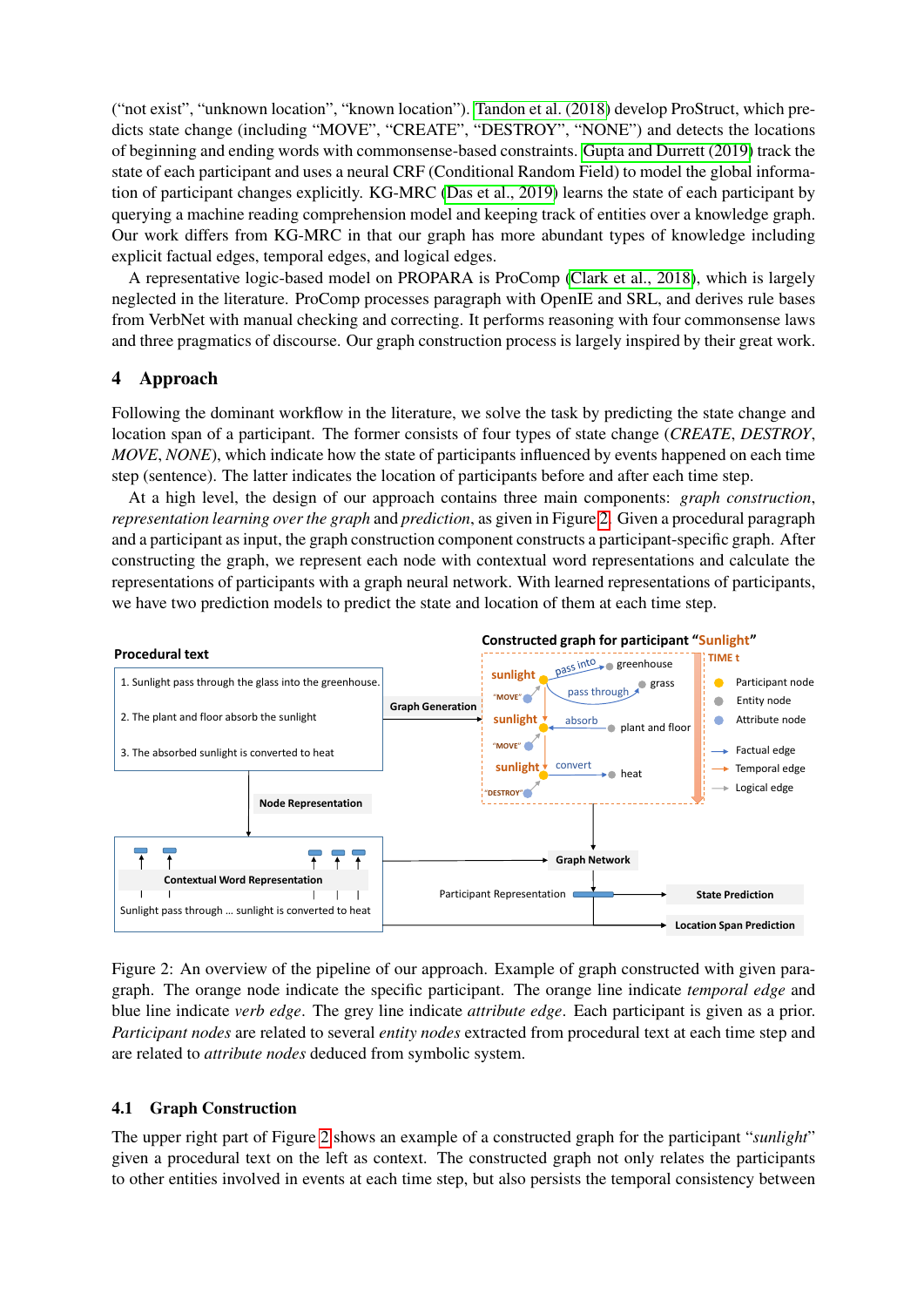participant nodes at different time steps. The graph is constructed in a participant-oriented manner with three types of edges, namely factual edges, temporal edges, and logical edges, which we will detail later.

**Notation** A graph contains six main components  $G = (P, S, A, E_{ps}, E_{pp'}, E_{pa})$ , where  $P =$  ${p<sup>t</sup>}_{t=1:|T|}$  denotes *participant nodes* at all time steps, t denotes current time step (sentence), S =  ${s^{j}}_{j=1:|S|}$  denotes a set of *entity nodes* (noun or phrase) that are related to participants connected by "*factual edge*" Eps, A denotes a set of "*attribute nodes*" a, which relates to participants P with *"logical edge"*  $E_{pa}$ , and  $S_{p^t}$  denotes the subset of S that have all entities related to  $p^t$ . We further define "*temporal edge*"  $E_{pp'}$  to indicate a set of edges that persists temporal continuity between  $p^{t-1}$  and  $p^t$ .

Factual Edges For each sentence that mentions the target participant, entity nodes and their factual edges connected to participants are automatically extracted via by OpenIE [\(Stanovsky et al., 2018\)](#page-10-1) or SRL (Semantic Role Labeling) [\(Shi and Lin, 2019\)](#page-9-12) toolkits. To increase the coverage of the graph, we make an extension by using POS tagger and dependency relations [\(Manning et al., 2014\)](#page-9-13) to construct the related tuples if they cannot be found by OpenIE or SRL. To filter tuples related to the current participant, we apply a soft-match mechanism to align the participant and inferred entities. In this way, we obtain a set of entity nodes S (noun or phase) related to current participant with factual edges  $E_{ns}$ .

Temporal Edges To model the temporal relationship between the same participant at different time steps, we define temporal edge  $E_{pp'}$  as a set of edges that connect participants at time step  $t - 1$  to participants at time step t.

Logical Edges We largely follow [Clark et al. \(2018\)](#page-9-11) and use Semantic Lexicon to infer attribute nodes, which include the state of the participants at different time steps. Semantic Lexicon is an expert-curated rule base built based on VerbNet, describing the state of participants changed by different actions. In Semantic Lexicon, each query consists of a verb V and a syntax pattern  $(S, V, O, (PREF NP)*)$ , describing the core action and the syntactic elements in a sentence. With a matched query, the Semantic Lexicon states the before and after state of an entity. Figure [3](#page-3-0) shows an example of query and statement of Semantic Lexicon. With a verb and a pattern described by each extracted tuple from SRL or OpenIE, our system will query the Semantic Lexicon for the state and state change of participant. In this way, we construct a set of attribute nodes A with inferred state change.

> **Example "Plant and floor absorb sunlight." Syntax "SUBJECT V(absorb) OBJECT PREP-SRC" Semantics Before not is-at(OBJECT, PREP-SRC) After is-at(OBJECT, SUBJECT) Inferred State Change MOVE**

<span id="page-3-0"></span>Figure 3: Example of Semantic Lexicon. The example describe an event happens on participant "sunlight". The syntax of this sentence is extracted via SRL toolkits. Semantics of this syntax is defined in Semantic Lexicon. With extracted syntax and corresponding semantics, we can infer that the state change of participant "sunlight" is "MOVE".

Graph Complement Sometimes the state change is not explicitly mentioned, but the location can be inferred from the text. In order to complete the graph, we define several commonsense rules to help the system to deduce states by the locations reversely. The commonsense rules are described as follows:

- R1: The inferred state change is *NONE* if the before and after locations are the same.
- R2: The inferred state change is *MOVE* if the before and after locations exist and are different.

• R3: The inferred state change is *CREATE* if the participant does not exists before but has after location inferred from the current step.

# 4.2 Graph-Based Presentation Learning

We describe how we learn the representation of participants based on the constructed graph.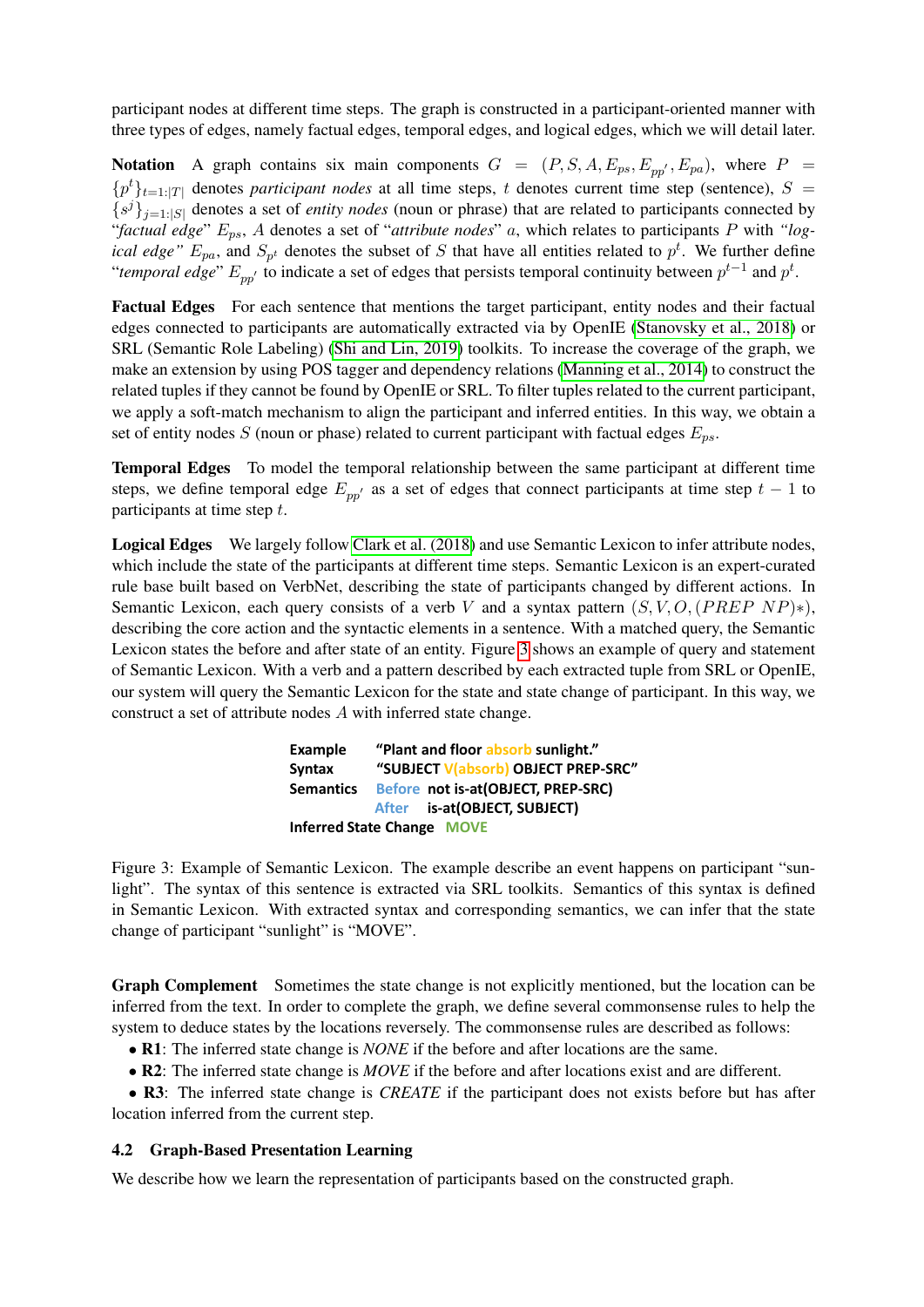Background: Graph Network We first introduce the common notations in graph network [\(Gori et al.,](#page-9-14) [2005;](#page-9-14) [Scarselli et al., 2009;](#page-9-8) [Li et al., 2015;](#page-9-15) [Battaglia et al., 2018;](#page-8-0) [Song et al., 2018;](#page-9-16) [De Cao et al., 2018\)](#page-9-17), which will be applied in the following components.

Graph network framework represents the reasoning framework built based on the relational graph structure. We partly follow the notations mentioned by Battaglia et al. [\(Battaglia et al., 2018\)](#page-8-0) and take the "graph" as a directed and attributed multi-graph. Thus, the graph is denoted as  $G = (V, E)$ , where  $V = \{v_i\}_{i=1:N^v}$  represents a set of nodes and  $E = \{e_k\}_{k=1:N^e}$  denotes a set of edges. Each  $a_{v_i}$  represents the attribute of a specific node. The attribute of a given node or edge may have multidimensional attributes.  $NBR(v_i)$  here denotes the set of neighbors that have incoming or outgoing edges to node *i*.  $CO(v_i)$  denotes all the incoming and outgoing edges from  $v_i$ . As described in Battaglia et al. [\(Battaglia et al., 2018\)](#page-8-0) , the node representation is learned following the below recurrence equation for time step t, where  $l_v$  and  $l_{CO(v)}$  denotes the label for node v and  $CO(v)$  respectively.

$$
h_v^{(t)} = f^*(l_v, l_{CO(v)}, l_{NBR(v)}, h_{NBR(v)}^{(t-1)})
$$
\n(1)

where  $f^*()$  denoted update function aggregating information.

Node Representations There are three types of nodes in our graph, namely "*participant nodes*", "*entity nodes*", and "*attribute nodes*". The first two types of nodes are text spans occurred in the paragraph, where the former is given as a prior and the latter is extracted by OpenIE or SRL toolkits. We leverage the contextual word representations to initialize the representation of them. Since attributes come from a fixed vocabulary, we adopt an additional word embedding matrix to encode them.

Specifically, in order to obtain the representation of a word span, we first derive the contextual representation of the paragraph. We first represent each word as word embedding  $v_w$ . For  $v_w$ , we apply the concatenation of Glove embedding and contextual word embedding from BERT. Similar to Mishra et al. [\(Mishra et al., 2018\)](#page-9-9), we further concatenate the representation with position embedding  $v_d$  and sentence indicator embedding  $v_s$ .  $v_d$  describes the relative distance of each word to the participant and  $v_s$ indicates the position of the current sentence in the paragraph. Afterwards, at time step  $t$ , the contextual word embeddings  $\widetilde{H}_t^D$  of all words in a procedural text are obtained via BiLSTM, which is defined as:

$$
\widetilde{H}_t^D = [\widetilde{h}_t^1, \widetilde{h}_t^2, \dots, \widetilde{h}_t^{|D|}]
$$
\n<sup>(2)</sup>

where  $|D|$  denotes number of words in document D.

Representation Learning over Graph In this part, we introduce how the representation of a given participant is learned via graph network.

We denote  $p^t$  as the participant p at the t-th time step. The neighbors of participant  $p^t$  can be defined below according to the definition as mentioned in the previous subsection.

$$
NBR(p^t) = \{p^{t-1}\} \cup S_{p^t} \cup A_{p^t}
$$
\n(3)

where  $p^t$  denotes participant node at time step t.  $S_{p^t}$  and  $A_{p^t}$  denote neighboring entity nodes and attribute nodes of  $p^t$ , respectively.

$$
CO(pt) = E_{ps}(pt) \cup E_{pp'}(pt) \cup E_{pa}(pt)
$$
\n(4)

where  $E_{ps}(p^t)$ ,  $E_{pp'}(p^t)$  and  $E_{pa}(p^t)$  denote the verb edges, the temporal edges and the attribute edges, respectively.

The representation of participant nodes are learned by the aggregation of information from neighbors at each time step. We develop two mechanisms for the representation learning: (1) recurrent unit to model information aggregated by "*temporal edge"*  $E_{pp'}$  and "*verb edge"*  $E_{ps}$ ; (2) relational attention mechanism which acts as a fusion block to integrate attribute information from A and the participant information  $H'_{\tau}$  $p_t$  at different time steps.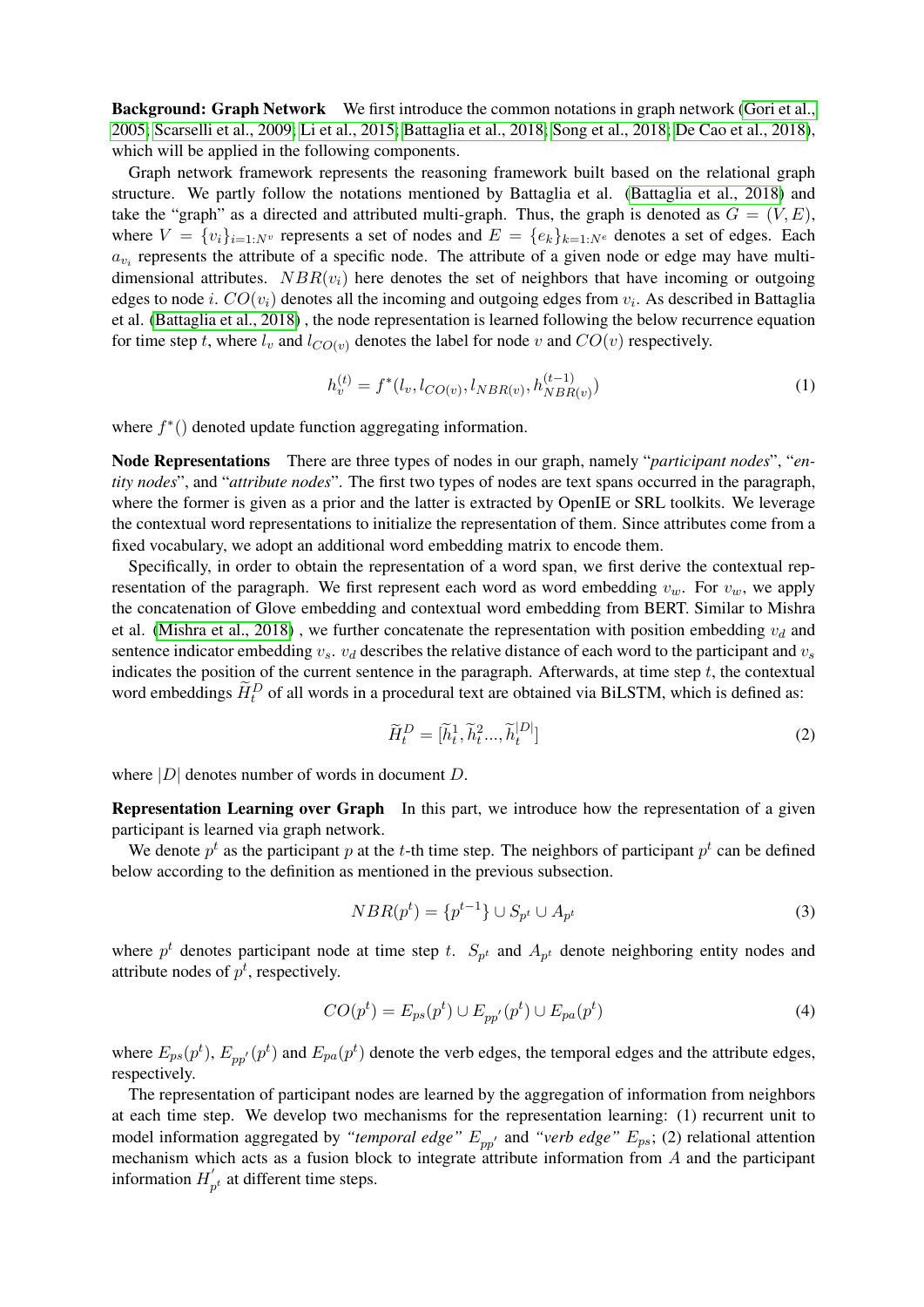Firstly,  $H'_r$  $p'_{p^t}$  is calculated by accumulating the information from the previous time step (i.e.  $H'_p$  $p^{t-1}$ ) and the information propagated by a verb edge at the current time step (i.e.,  $H_{ps}$ ).  $H_{ps}$  is the concatenation of three components, including the contextual representation of participants, entities and verbs. These representations are calculated by the sum of contextual representation of participant words, entity words and verb words, respectively. For each of them, the contextual representation is calculated by the sum of the contextual representations at their corresponding positions in the text. Afterwards, the calculation of the recurrent unit is given as below, where  $U^z$ ,  $W^z$ ,  $U^r$ ,  $W^r$ ,  $U^h$  and  $W^h$  are model parameters.

$$
\begin{cases}\n z_t = \sigma(H_{ps}U^z + H'_{p^{t-1}}W^z) \\
r_t = \sigma(H_{ps}U^r + H'_{p^{t-1}}W^r) \\
\widetilde{H}'_{p^t} = \tanh(H_{ps}U^h + (r_t * H'_{p^{t-1}})W^h) \\
H'_{p^t} = (1 - z_t) * H'_{p^{t-1}} + z_t * \widetilde{H}'_{p^t}\n\end{cases}
$$
\n(5)

Secondly, to integrate the attribute inferred from the graph construction system into the representation of participants, we apply a graph relational attention mechanism (Veličković et al., 2017). In our graph, an attribute node represents the state change of a participant. Thus, we regard an attribute as the operation for modifying the meaning of the participants at previous time steps [\(Mitchell and Lapata, 2010\)](#page-9-18). Specifically, we take the attribute embedding  $h^a$  for  $a \in A$  as the query, and take the representation of participants  $[H]$  $p_0, H'_{p^1}, \ldots, H'_{p^{t-1}}]$  at previous time steps as the memory. We calculate  $H_{p^t}^A$  using weighted sum over the memory  $H_{p^t}^A = \sum_{i=0}^{t-1} \alpha_i H_p^t$  $p_i$ , where the weight of *i*-th memory cell  $\alpha_i$  is calculated by a dot-product function with the key. Then it is followed by a linear and an activation function. The final representation of participant at time step t is the concatenation of  $H_i'$  $p_t'$  and  $H_{p_t}^A$ .

#### 4.3 Prediction Model

We have two prediction models, designed for the prediction of state change and state (location and existence), respectively. The prediction model takes the contextual representation and representation of participant learned from graph network as input, and outputs the state change and location span of the participant at current time step.

State Change Predictor We take the advantages of ProGlobal [\(Tandon et al., 2018\)](#page-10-0) and ProStruct [\(Mishra et al., 2018\)](#page-9-9). We adopt a multi-task learning objectives consisting of two main predictors. (1) state change predictor classifies the state change from one of four classes: *MOVE*, *CREATE*, *DESTROY*, *NONE*. (2) location state predictor predicts state of location from one of three classes: *not exist*, *location unknown*, *location known*.

These two predictors take the representation  $H_{p^t}$  and the predicted category probability vector  $p^1_{t-1} \in$  $\mathbb{R}^4$  or  $p_{t-1}^2 \in \mathbb{R}^3$  from last time step as inputs. We apply node-wise classification over the inputs, where  $p_t^1$  and  $p_t^2$  denote the category probability vectors for state change and state of location separately. These probabilities are calculated as follows, where  $W_1$  and  $W_2$  are model parameters and  $b_1$  and  $b_2$  are bias vectors.

$$
p_t^1 = softmax(W_1 \cdot [H_{p^t}; p_{t-1}^1] + b_1)
$$
\n(6)

$$
p_t^2 = softmax(W_2 \cdot [H_{p^t}; p_{t-1}^2] + b_2)
$$
\n(7)

Location Span Predictor To predict the location span of given participants, the model calculates the probability distribution of the start and ending word of the location span.

The span predictor takes the participant representation  $H_{p^t}$ , contextual representation  $\widetilde{H}_t^D$  =  $[\widetilde{h}_t^1, \widetilde{h}_t^2, ..., \widetilde{h}_t^{|D|}]$  $t_I^{\text{[D]}}$  of each candidate word in paragraph D, and the probability distribution of start word  $p_{t-1}^l \in \mathbb{R}^{|D|}$  predicted from last time step  $t-1$  as input. To better utilize the symbolic model for location prediction, we use location mask to filter potential location span by two predefined rules: (1) the location span is most likely relevant to an entity extracted in the graph; (2) most location spans contain only nouns and adjectives. We observe that 98% of the instances accord with the mentioned rules.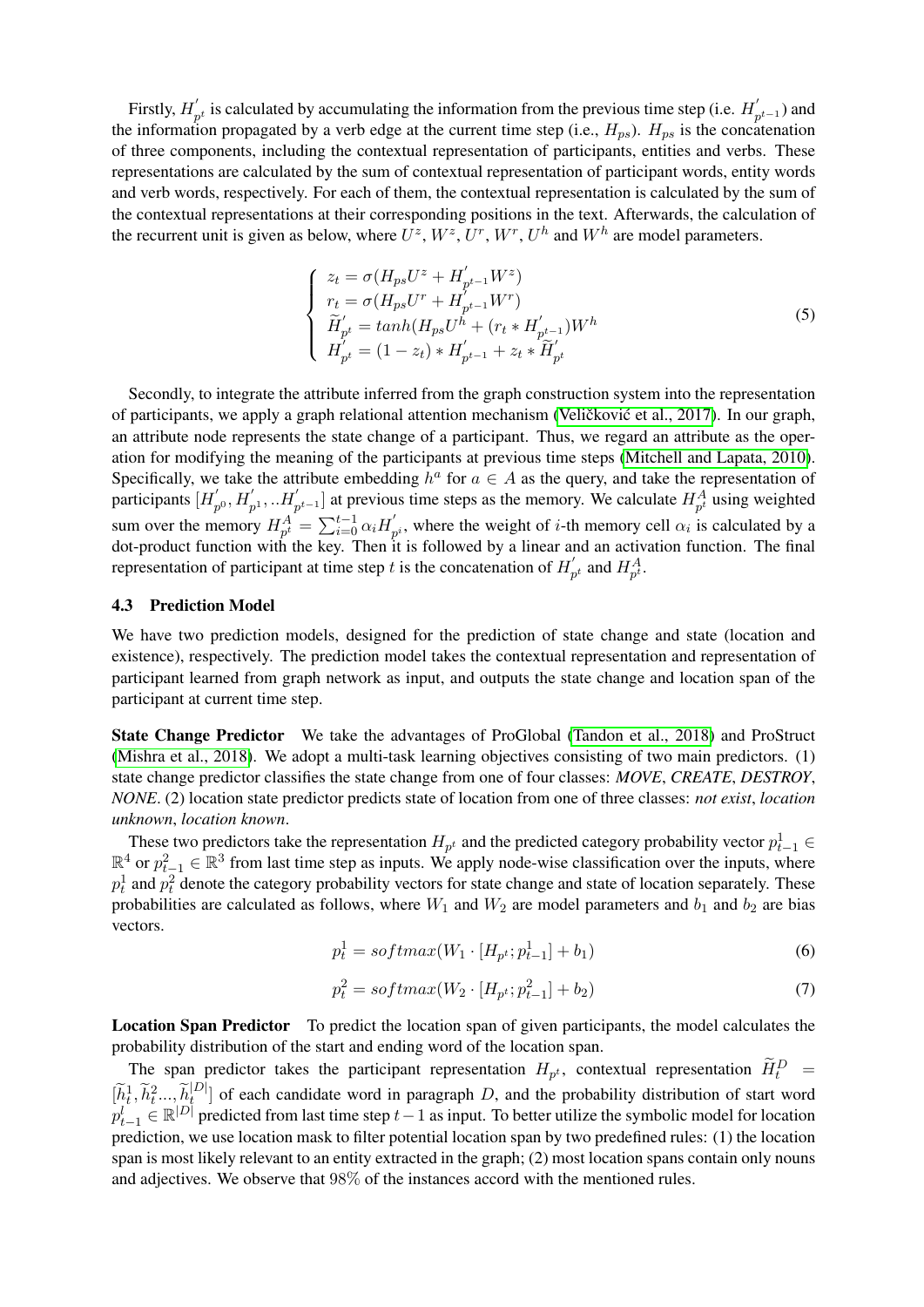We reuse some of the operations from ProGlobal, and calculate the probability distribution at  $t$ -th time step (i.e.,  $p_t$ ) by the following formula, where  $p_t^i$  represents the start probability distribution of location  $i$ at the time step  $t$ .

$$
\widetilde{H}_t^* = \sum_i^{|D|} p_{t-1}^i \cdot \widetilde{h}_t^i
$$
\n(8)

$$
\varphi_t^i = LSTM([\widetilde{h}_t^i; \widetilde{H}_t^*; H_{p^t}])
$$
\n(9)

$$
p_t = softmax(W_s \cdot [\tilde{H}_t^D : \varphi_t^D] + b_s)
$$
\n(10)

We use the similar way to predict the probability of the ending word of the location span.

#### 4.4 Training and Inference

The contextual representation model, graph network and prediction model are trained in an end-to-end manner. Model parameters are trained by minimizing the sum of the negative log likelihood calculated for the state change classification, location state classification and location span prediction.

To better model the consistency between state predictor and location predictor, the model only infer the location span when the location state is classified into "*known location*". Otherwise, if the location state is "*does not exist*" or "*location unknown*", the location will be assigned to "null" or "unk".

#### 5 Experiment

In this section, we describe experimental settings, model comparison, ablation study and quantitative analysis. We abbreviate our approach as ProGraph.

#### 5.1 Task 1: Document Level Evaluation

We first evaluate the performance of our model on the document-level task, which is to answer the first four questions as mentioned in Section [2.](#page-1-2)

|               | Precision | Recall | F1    |
|---------------|-----------|--------|-------|
| QRN           | 55.50     | 31.30  | 40.00 |
| EntNet        | 50.20     | 33.50  | 40.20 |
| Pro-Global    | 46.70     | 52.40  | 49.40 |
| Pro-Struct    | 74.20     | 42.10  | 53.75 |
| <b>KG-MRC</b> | 64.52     | 50.68  | 56.77 |
| ProComp       | 64.80     | 38.10  | 48.00 |
| ProGraph      | 67.30     | 55.80  | 61.00 |

<span id="page-6-0"></span>Table 2: Results on document-level task. Our approach is abbreviated as ProGraph. ProComp is the symbolic-based baseline and other systems are strong neural baselines.

| Model              | Performance |                   |    |  |
|--------------------|-------------|-------------------|----|--|
|                    | P           | R                 | F1 |  |
| ProGraph           |             | 67.30 55.80 61.00 |    |  |
| -w/o location mask |             | 66.50 53.80 59.50 |    |  |
| -w/o attribute     |             | 63.10 55.90 59.30 |    |  |
| -w/o entire graph  | 62.10       | 46.90 53.40       |    |  |

<span id="page-6-1"></span>Table 3: Ablation experiments on PROPARA. We eliminate the components of graph-based reasoning model and then we eliminate the whole graphbased learning model (entire graph).

Table [2](#page-6-0) reports the results on document-level task. We also report the performance of our reimplemented ProComp system, with some modifications as described previously. We compare Pro-Graph with the pure symbolic-based system ProComp described before. As shown in the table, our system achieves 17.70% absolute improvements in Recall and 13% improvement on the F1 compared with ProComp. Moreover, our system also outperforms previous strong neural baselines with 61.00% F1 score. Our model also outperforms KG-MRC, the most related work to ProGraph, with 4.23% absolute performance gain in F1 score. This observation indicates that integrating graph neural network with the symbolic system not only persists the in-domain reasoning ability of the symbolic system but also alleviates its shortcomings when learning the fluidity of concepts.

To make further analysis about the effect of different components (i.e. variants of attributes, nodes or relations), we make ablation experiments. Table [3](#page-6-1) describes the result after eliminating different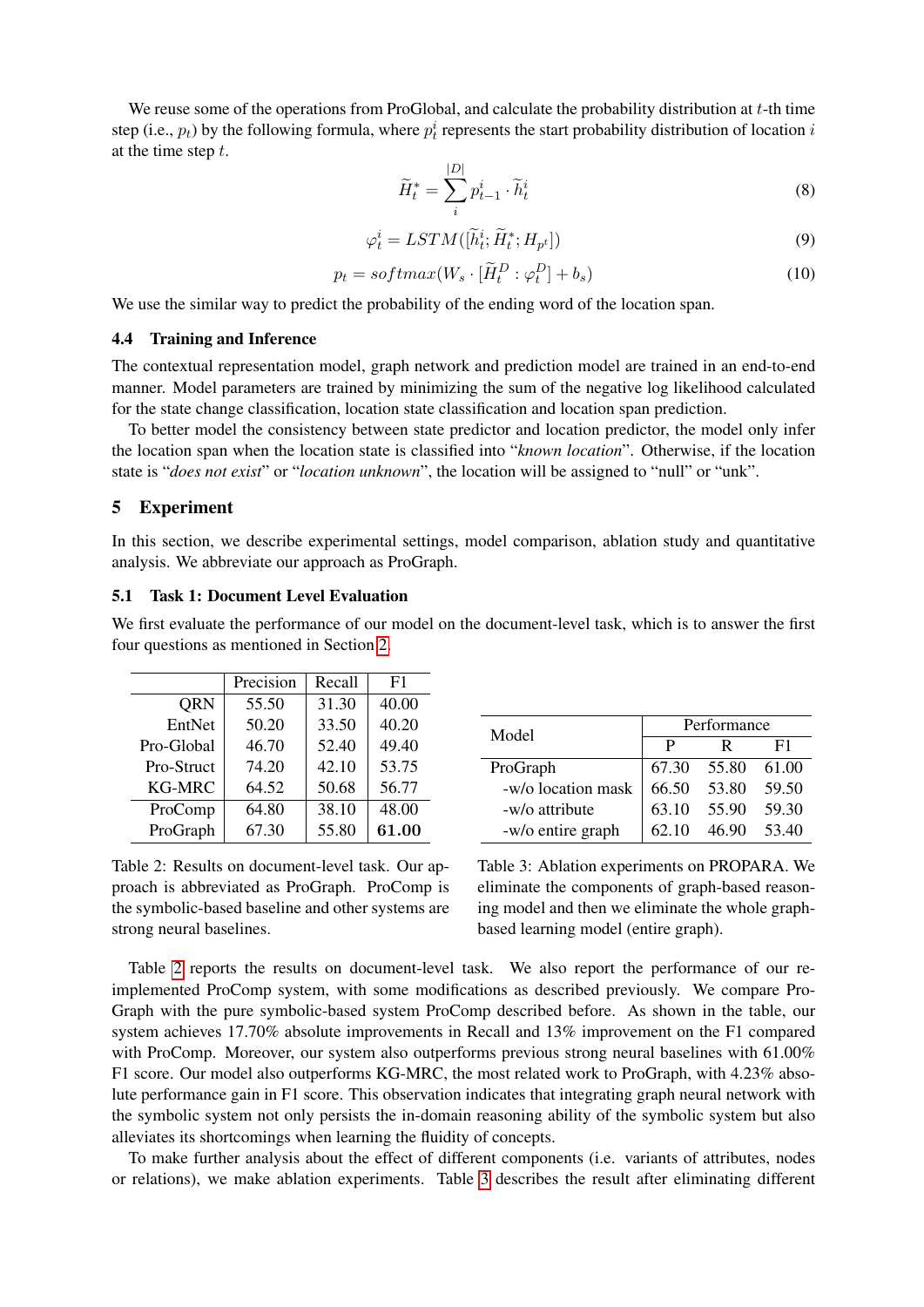components of our model. We eliminate the graph-based representation learning model. Instead of predicting the state of the participant by its learned representation from the graph network, we replace it with a paragraph-based representation calculated by max-pooling over the contextual representation  $\widetilde{H}_t^D$ . As shown in the table, eliminating the component of graph-based representation learning model from the overall model causes substantial performance drops (61.0% to 53.4% on F1). The result verifies that incorporating the graph network can enhance the system's ability to perform entity state reasoning.

Moreover, we eliminate the location mask, which is designed to shrink the number of candidate location words by using the extracted graph. This operation leads to 0.8%, 2.0% and 1.5% performance drops on precision, recall and F1, respectively. This result indicates that the symbolic model can provide a strong prior knowledge of the important information to the learning of the neural model.

We further remove the attribute node from the graph, and find that this operation causes 4.2% and 1.7% performance drops on precision and F1 respectively. This observation confirms that attributes inferred by the symbolic system are meaningful in guiding the learning of graph network.

**Case Study** We provide a case study for the qualitative analysis of our model. As shown in Figure [4,](#page-7-0) with two given sentences (i.e., "Water covers streets. Water goes into houses."), our system can build the graph that captures the critical information from the sentences. Afterwards, ProGraph learns the representation over the constructed graph and make a correct prediction with the prediction model.



<span id="page-7-0"></span>Figure 4: An example of model output. With given procedural text, the model first construct a graph for participant "water". Then ProGraph perform reasoning over the graph and output the state change and the position of "water".

#### 5.2 Task 2: Sentence Level Evaluation

the system to answer the last three questions as mentioned in Sectio[n2.](#page-1-2) The fine-grained sentence level task was proposed by Mishra et al. [\(Mishra et al., 2018\)](#page-9-9), which requires

As shown in Table [4,](#page-8-1) our model outperforms previous strong baselines in all types of questions (4.9%, 4.62% and 3.55% performance gain in Cat-1, Cat-2, Cat-3). This observation indicates that ProGraph is better at both location tracking and state change prediction because it can better model the correlation between participants and other entities. ProGraph also significantly outperforms ProComp in all types of question, which proves that integrating symbolic with the neural models enhances the reasoning ability.

#### 5.3 Error Analysis and Discussion

We analyze randomly selected 500 incorrectly predicted instances and summarize the major types of errors.

The dominant type is that the model fails to distinguish the initial state of participants between "*does not exist*" or "*location unknown*" if the participant is not mentioned explicitly at the beginning of the process.

The second type of errors is caused by failing to model consistency between the participant and its carrier. The state of the participant can be affected by the state of its carrier, but it is hard for the model to learn this consistency. For example, the procedural text mentions "*Soft tissues quickly decompose*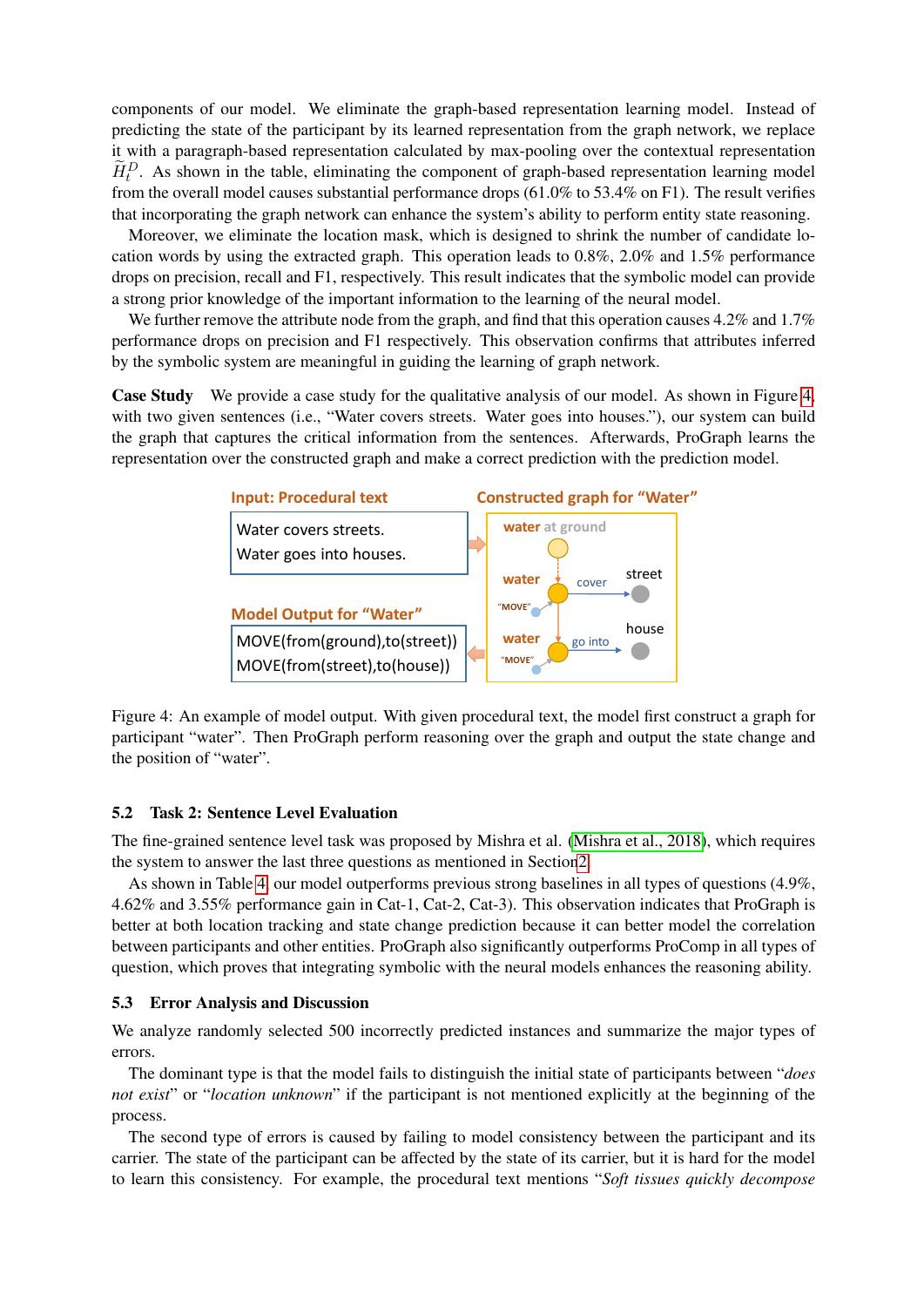|                                  | $Cat-1$ | $Cat-2$ | $Cat-3$ | Macro-Avg | Micro-Avg |
|----------------------------------|---------|---------|---------|-----------|-----------|
| Human upper bound                | 91.67   | 87.66   | 62.96   | 80.76     | 79.69     |
| EntNet (Henaff et al., 2016)     | 51.62   | 18.83   | 7.77    | 26.07     | 25.96     |
| QRN (Seo et al., 2016)           | 52.37   | 15.51   | 10.92   | 26.26     | 26.49     |
| Pro-Local (Mishra et al., 2018)  | 62.65   | 30.50   | 10.35   | 34.50     | 33.96     |
| Pro-Global (Mishra et al., 2018) | 62.95   | 36.39   | 35.90   | 45.08     | 45.37     |
| $KG-MRC$ (Das et al., 2019)      | 62.86   | 40.00   | 38.23   | 47.03     | 46.62     |
| ProComp                          | 55.93   | 26.59   | 11.08   | 31.20     | 30.84     |
| ProGraph                         | 67.76   | 44.62   | 41.78   | 51.39     | 51.53     |

<span id="page-8-1"></span>Table 4: Results on sentence-level task. Our approach is abbreviated as ProGraph. ProComp is the symbolic-based baseline and other systems are strong neural baselines.

*leaving behind hard bones or shells. Over time sediment builds over the top and hardens into rock.*". After this process, bones should be located in rock because sediment is the carrier of bones. However, the model fails to locate bones because it is not mentioned in the second sentence.

The third type of errors is caused by the fact that the external knowledge resource (i.e., semantic lexicon) lack fine-grained knowledge about the meaning of verbs when associated with different entities. For instance, when the input is "*Rain clouds are stopped or slowed by mountains or wind.*", the model states that the clouds moves to the mountain while the answer is that they stay on the sky. The rule "subject (stop by) object" will infer the state change "subject (MOVE) to object" without considering different types of subjects. Therefore, the state of "cloud" will be misclassified into "MOVE" because it corresponds to the most situation when the action "stop by" happened.

Moreover, the model may fail to identify real location through pronoun. For example, when the paragraph mentions "*The dead plants sink to the bottom of the swamps. Many more dead plants sink in the same area.*", the model outputs that the location of plants is "*same area*" while the golden answer is "*bottom of the swamps*". These two locations are the same with the referential relationship but the model fails to identify that. One intuition of solving this type of errors is to employ the co-reference resolution toolkits.

# 6 Conclusion

We present an approach, namely ProGraph, to improve entity state reasoning by integrating various types of knowledge into neural network. We contribute by introducing a graph-based reasoning framework, in which the graph construction process leverages factual, temporal and logical knowledge. The representations of nodes and the compositionality over a graph are modeled via neural models. Results show that integrating the neural model and the symbolic model with the graph network significantly improves performance. Our model performs better than strong baselines on PROPARA dataset.

We suggest following directions for further research:

- 1. Identifying ways to improve the construction of the participant-specific structure in a dynamic environment.
- 2. Developing a better knowledge-enhanced model to automatically retrieve the external/world knowledge and integrate the knowledge for making the prediction.
- 3. Handling the error at the initial state with prior/commonsense knowledge.

### References

<span id="page-8-0"></span>Peter W. Battaglia, Jessica B. Hamrick, Victor Bapst, Alvaro Sanchez-Gonzalez, Vinícius Flores Zambaldi, Mateusz Malinowski, Andrea Tacchetti, David Raposo, Adam Santoro, Ryan Faulkner, Çaglar Gülçehre, Francis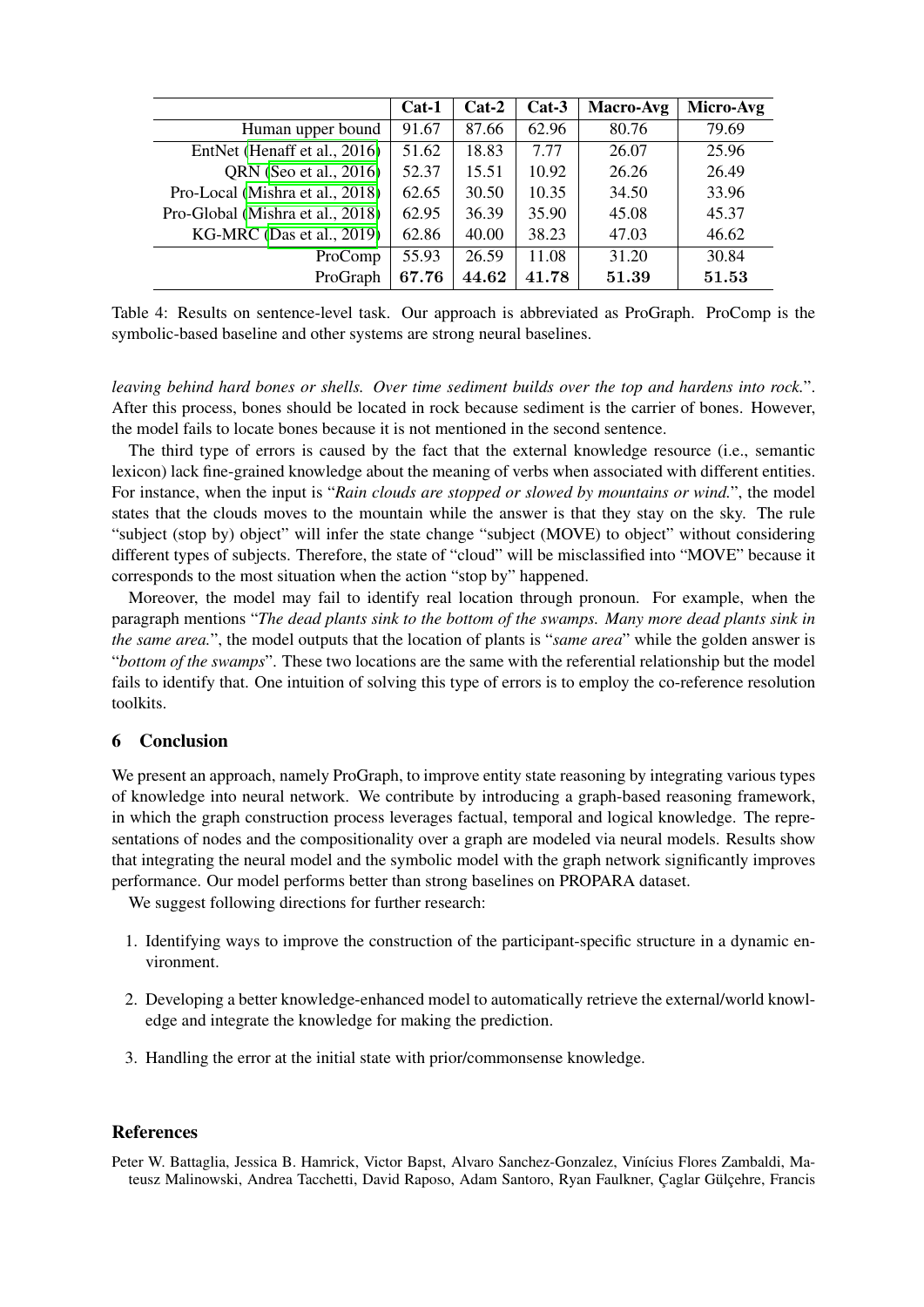Song, Andrew J. Ballard, Justin Gilmer, George E. Dahl, Ashish Vaswani, Kelsey Allen, Charles Nash, Victoria Langston, Chris Dyer, Nicolas Heess, Daan Wierstra, Pushmeet Kohli, Matthew Botvinick, Oriol Vinyals, Yujia Li, and Razvan Pascanu. 2018. Relational inductive biases, deep learning, and graph networks. *CoRR*, abs/1806.01261.

- <span id="page-9-2"></span>Antoine Bosselut, Omer Levy, Ari Holtzman, Corin Ennis, Dieter Fox, and Yejin Choi. 2017. Simulating action dynamics with neural process networks. *CoRR*, abs/1711.05313.
- <span id="page-9-11"></span>Peter Clark, Bhavana Dalvi, and Niket Tandon. 2018. What happened? leveraging verbnet to predict the effects of actions in procedural text. *CoRR*, abs/1804.05435.
- <span id="page-9-3"></span>Bhavana Dalvi, Lifu Huang, Niket Tandon, Wen-tau Yih, and Peter Clark. 2018. Tracking state changes in procedural text: a challenge dataset and models for process paragraph comprehension. In *Proceedings of the 2018 Conference of the North American Chapter of the Association for Computational Linguistics: Human Language Technologies, NAACL-HLT 2018, New Orleans, Louisiana, USA, June 1-6, 2018, Volume 1 (Long Papers)*, pages 1595–1604.
- <span id="page-9-4"></span>Rajarshi Das, Tsendsuren Munkhdalai, Xingdi Yuan, Adam Trischler, and Andrew McCallum. 2019. Building dynamic knowledge graphs from text using machine reading comprehension. *ICLR*.
- <span id="page-9-17"></span>Nicola De Cao, Wilker Aziz, and Ivan Titov. 2018. Question answering by reasoning across documents with graph convolutional networks. *arXiv preprint arXiv:1808.09920*.
- <span id="page-9-7"></span>Jacob Devlin, Ming-Wei Chang, Kenton Lee, and Kristina Toutanova. 2018. Bert: Pre-training of deep bidirectional transformers for language understanding. *arXiv preprint arXiv:1810.04805*.
- <span id="page-9-14"></span>Marco Gori, Gabriele Monfardini, and Franco Scarselli. 2005. A new model for learning in graph domains. In *Proceedings. 2005 IEEE International Joint Conference on Neural Networks, 2005.*, volume 2, pages 729–734. IEEE.
- <span id="page-9-10"></span>Aditya Gupta and Greg Durrett. 2019. Tracking discrete and continuous entity state for process understanding. *arXiv preprint arXiv:1904.03518*.
- <span id="page-9-0"></span>Mikael Henaff, Jason Weston, Arthur Szlam, Antoine Bordes, and Yann LeCun. 2016. Tracking the world state with recurrent entity networks. *CoRR*, abs/1612.03969.
- <span id="page-9-15"></span>Yujia Li, Daniel Tarlow, Marc Brockschmidt, and Richard Zemel. 2015. Gated graph sequence neural networks. *arXiv preprint arXiv:1511.05493*.
- <span id="page-9-13"></span>Christopher Manning, Mihai Surdeanu, John Bauer, Jenny Finkel, Steven Bethard, and David McClosky. 2014. The stanford corenlp natural language processing toolkit. In *Proceedings of 52nd annual meeting of the association for computational linguistics: system demonstrations*, pages 55–60.
- <span id="page-9-9"></span>Bhavana Dalvi Mishra, Lifu Huang, Niket Tandon, Wen-tau Yih, and Peter Clark. 2018. Tracking state changes in procedural text: A challenge dataset and models for process paragraph comprehension. *arXiv preprint arXiv:1805.06975*.
- <span id="page-9-18"></span>Jeff Mitchell and Mirella Lapata. 2010. Composition in distributional models of semantics. *Cognitive science*, 34(8):1388–1429.
- <span id="page-9-5"></span>Stuart Russell and Peter Norvig. 2002. Artificial intelligence: a modern approach.
- <span id="page-9-8"></span>Franco Scarselli, Marco Gori, Ah Chung Tsoi, Markus Hagenbuchner, and Gabriele Monfardini. 2009. The graph neural network model. *IEEE Trans. Neural Networks*, 20(1):61–80.
- <span id="page-9-6"></span>Karin Kipper Schuler. 2005. Verbnet: A broad-coverage, comprehensive verb lexicon.
- <span id="page-9-1"></span>Minjoon Seo, Sewon Min, Ali Farhadi, and Hannaneh Hajishirzi. 2016. Query-reduction networks for question answering. *arXiv preprint arXiv:1606.04582*.
- <span id="page-9-12"></span>Peng Shi and Jimmy Lin. 2019. Simple bert models for relation extraction and semantic role labeling. *arXiv preprint arXiv:1904.05255*.
- <span id="page-9-16"></span>Linfeng Song, Zhiguo Wang, Mo Yu, Yue Zhang, Radu Florian, and Daniel Gildea. 2018. Exploring graphstructured passage representation for multi-hop reading comprehension with graph neural networks. *arXiv preprint arXiv:1809.02040*.